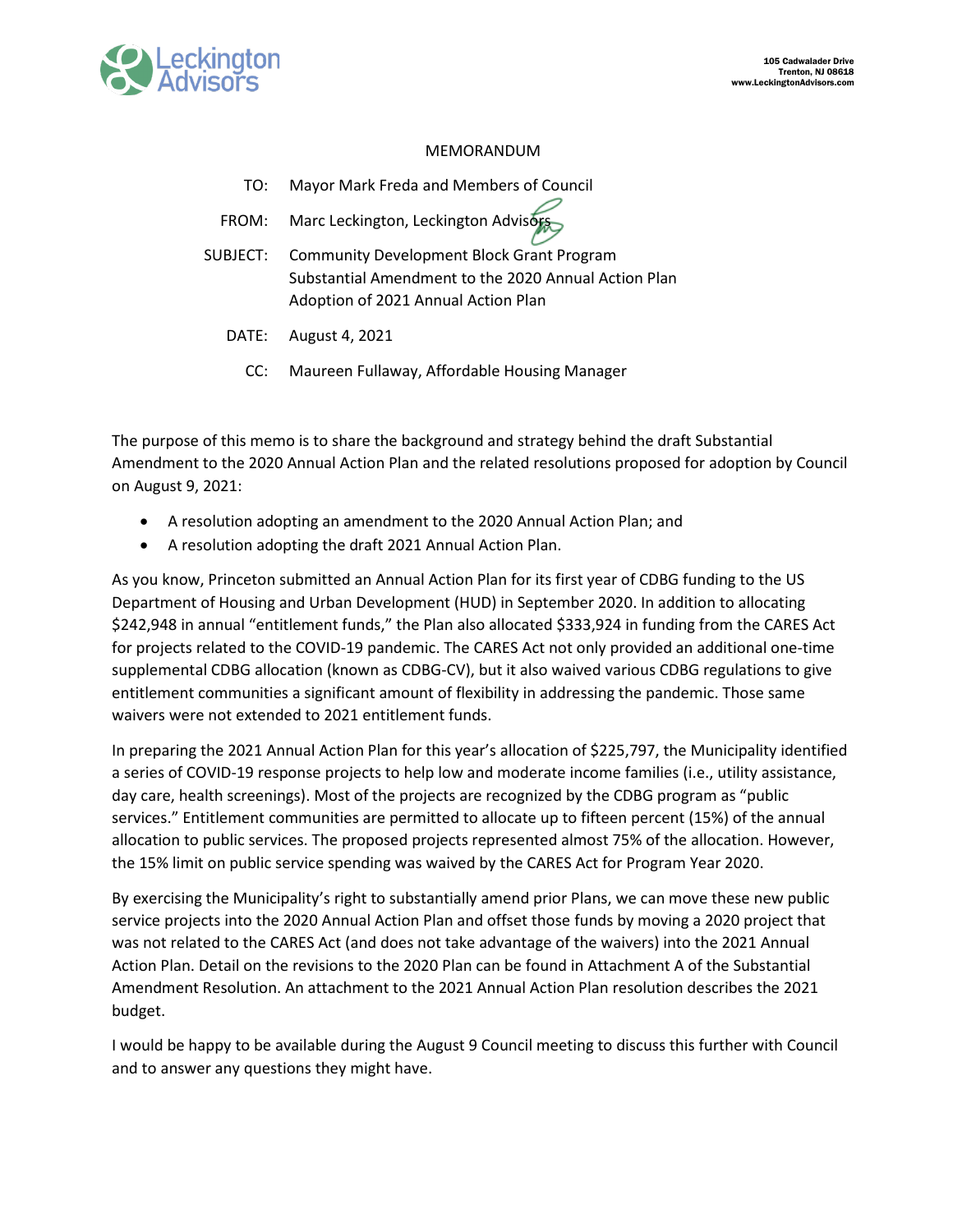## **Resolution Authorizing the Submission of a Substantial Amendment of the 2020 Community Development Block Grant Program Annual Action Plan**

WHEREAS, the Municipality of Princeton is qualified as a metropolitan city by the United States Department of Housing and Urban Development for Housing ("HUD"), and as such is entitled to apply for Community Development Block Grants funds pursuant to Title I of the Housing and Community Development Act of 1974; and

WHEREAS, the Municipality of Princeton was awarded \$242,948 in Community Development Block Grant Entitlement funds for Program Year 2020 and \$333,924 in CDBG-CV funding from the Coronavirus Aid, Relief, and Economic Security Act, also known as the CARES Act;

WHEREAS, HUD has approved the 2020 Annual Action Plan and provided the Municipality with grant agreements in the amounts of \$242,948 in Community Development Block Grant funds and \$333,924 in CDBG-CV funds;

WHEREAS, the Municipality of Princeton has prepared a Substantial Amendment to the 2020 Annual Action Plan to address new and emerging needs related to the COVID-19 pandemic as summarized in Attachment A;

WHEREAS, the draft Substantial Amendment was published on the municipal website and otherwise made available to the public for review and comment beginning on August 6, 2021 and concluding on August 9, 2021;

WHEREAS, a virtual public hearing was conducted to on August 9 at 4PM to solicit feedback and comments from the community; and

THEREFORE, BE IT RESOLVED BY THE COUNCIL OF THE MUNICIPALITY OF PRINCETON the Mayor is authorized to submit a Substantial Amendment to the 2020 Community Development Block Grant Program Annual Action Plan to the U.S. Department of Housing and Urban Development and is authorized to sign all related Subrecipient and other agreements necessary to further the objectives of the 2020 Annual Action Plan.